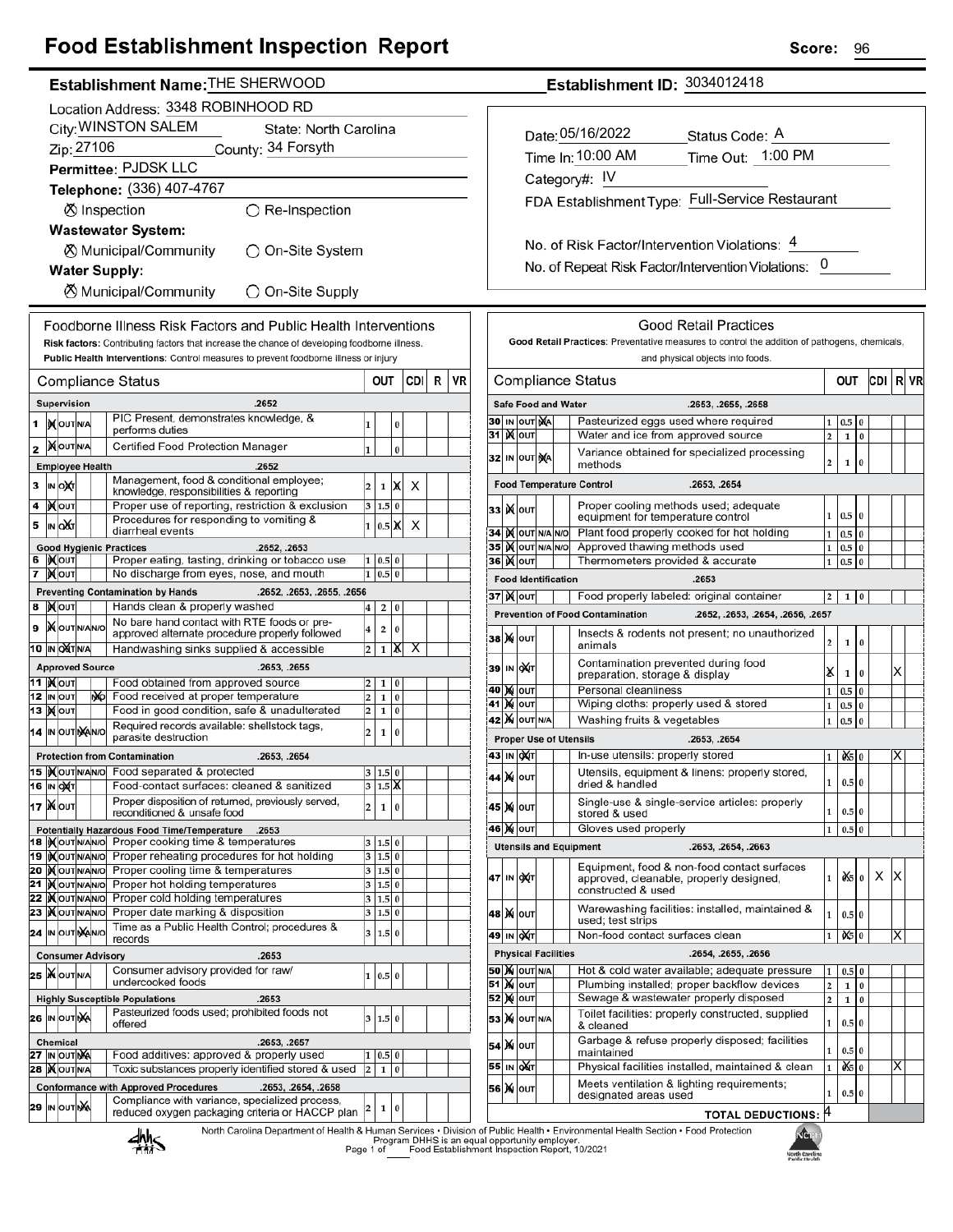# Comment Addendum to Food Establishment Inspection Report

| Establishment Name: THE SHERWOOD    |  |  |  |  |  |  |  |
|-------------------------------------|--|--|--|--|--|--|--|
| Location Address: 3348 ROBINHOOD RD |  |  |  |  |  |  |  |

| LOCATION AGGIESS: 3340 ROBIN IOOD RD<br>City: WINSTON SALEM |                                                                                                  |            | State: NC |
|-------------------------------------------------------------|--------------------------------------------------------------------------------------------------|------------|-----------|
| County: 34 Forsyth                                          |                                                                                                  | Zip: 27106 |           |
|                                                             | Wastewater System: $\boxed{\mathbf{x}}$ Municipal/Community $\boxed{\phantom{a}}$ On-Site System |            |           |
| Water Supply:                                               | [x] Municipal/Community □ On-Site System                                                         |            |           |
| Permittee: PJDSK LLC                                        |                                                                                                  |            |           |
|                                                             |                                                                                                  |            |           |

Establishment ID: 3034012418

| X Inspection Re-Inspection Date: 05/16/2022             |  |  |  |
|---------------------------------------------------------|--|--|--|
| Comment Addendum Attached?   X   Status Code: A         |  |  |  |
| Water sample taken? $\Box$ Yes $\Box$ No Category #: IV |  |  |  |

Email 1:pete@osorestaurantgroup.com

| -17 |  |  |
|-----|--|--|

(336) 407-4767

Email 3:

# **Temperature Observations** Effective January 1, 2019 Cold Holding is now 41 degrees or less 3 comp sink 149 Cooked onions Grill make unit 37 Location Location Location Item Temp Hot water Hot water Dishmachine 170 Corned beef Grill make unit 39 Chlorine sanitizer Bottle - ppm 200 Spaghetti Pasta make unit 41 Shrimp Final 175 Cavatappi Pasta make unit 40 Chicken Final 179 Tomato basil Holding - server station 147 Collards Reheat 189 Mashed potatoes Steam table 161 Pintos Reheat 185 Mashed sweet Steam table 159 Bacon gravy Reheat 194 Marinara Steam table 167 Rice Cooling - 10:16 93 Milk Server make unit 39 Rice Cooling - 10:34 74 Ambient Beer/dressing cooler 38 Chicken tender Walk-in cooler 40 Spinach dip Walk-in cooler 39 Corn Walk-in cooler 39 Potato salad Salad make unit top 36 Egg Salad make unit top 39 Tuna salad Salad make unit top 35 Pulled pork Salad drawers 38

| Romaine        | Salad drawers   | 37 |
|----------------|-----------------|----|
| Pimento cheese | Salad reach-in  | 40 |
| Cooked peppers | Grill make unit | 38 |
|                |                 |    |
|                |                 |    |

| 熱                                                                                                 | Page 1 of _ | DHHS is an equal opportunity employer.<br>Food Establishment Inspection Report, 10/2021 |                             |  |
|---------------------------------------------------------------------------------------------------|-------------|-----------------------------------------------------------------------------------------|-----------------------------|--|
| REHS Contact Phone Number: (336) 703-3157<br>North Carolina Department of Health & Human Services |             | ● Division of Public Health ● Environmental Health Section                              | • Food Protection Program   |  |
| REHS ID: 2610 - Whitley, Christy                                                                  |             |                                                                                         | Verification Required Date: |  |
| Regulatory Authority (Print & Sign): Christy                                                      |             | Whitley                                                                                 | Christian Whitey REMS       |  |
|                                                                                                   | First       | Last                                                                                    |                             |  |
| Person in Charge (Print & Sign):                                                                  | First       | Last                                                                                    |                             |  |
|                                                                                                   |             |                                                                                         |                             |  |